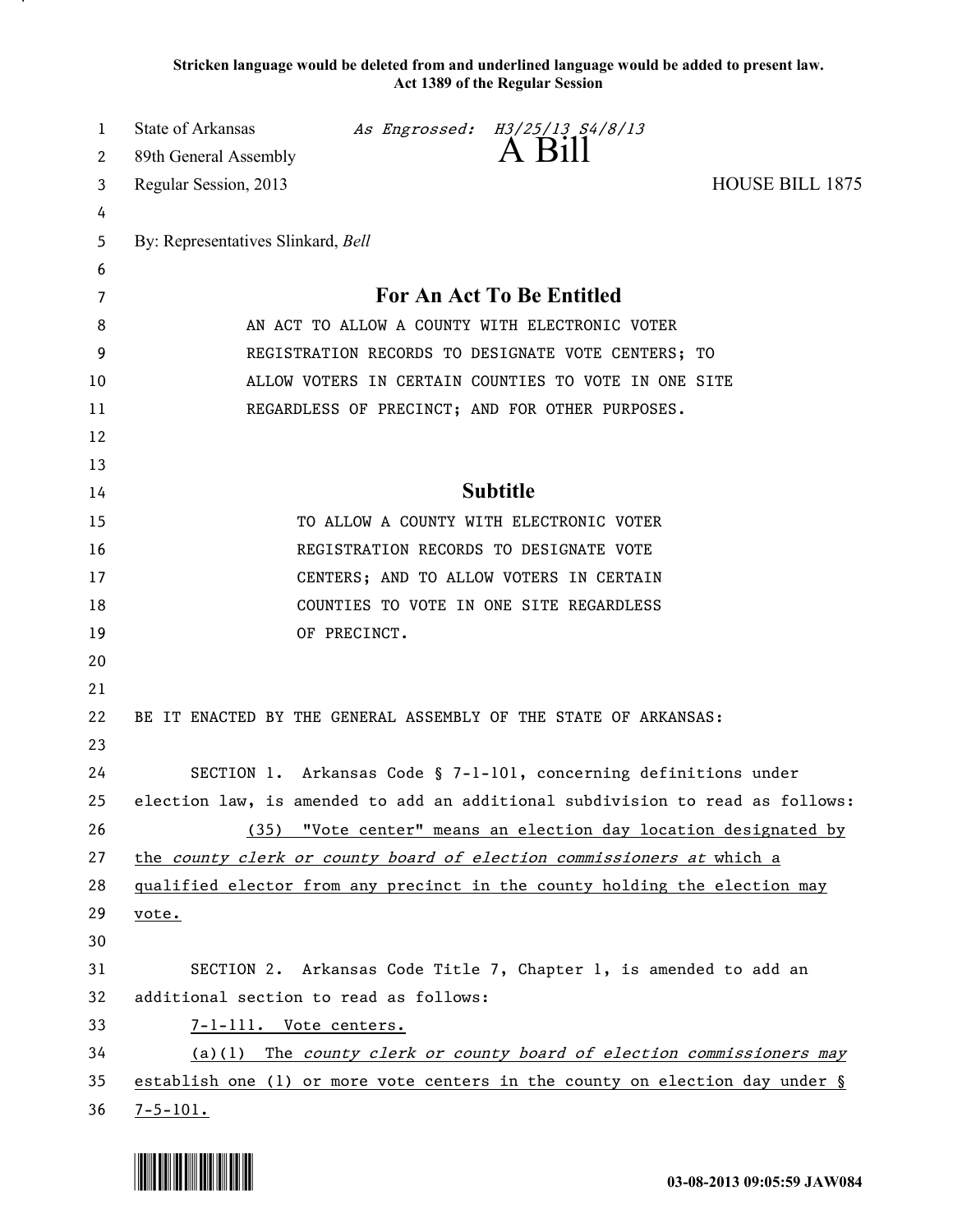| 1  | A vote center shall be available to any qualified elector<br>(2)              |
|----|-------------------------------------------------------------------------------|
| 2  | registered to vote in the county who applies to the county clerk or county    |
| 3  | board of election commissioners while the polls are open on election day.     |
| 4  | (b) If a vote center is used in an election, the vote center shall            |
| 5  | have a secure electronic connection to provide voting information to and      |
| 6  | receive voting information from a computerized registration book maintained   |
| 7  | by the county clerk.                                                          |
| 8  | (c) Before a person is permitted to cast a vote at a vote center, the         |
| 9  | county clerk or election official shall:                                      |
| 10 | (1) Request that the voter identify himself or herself by                     |
| 11 | stating his or her name, date of birth, and address in order to verify his or |
| 12 | her registration and provide identification as required by law;               |
| 13 | (2) Request that the voter provide identification as required by              |
| 14 | law:                                                                          |
| 15 | (3) If the voter's name or address is not the same as that in                 |
| 16 | the county voter registration record files, request that the voter complete   |
| 17 | an updated voter registration application form; and                           |
| 18 | $(4)(A)$ Request that the voter sign a voting roster or voting                |
| 19 | request form that identifies his or her name, address, date of birth, and the |
| 20 | date on the roster or form.                                                   |
| 21 | (B) The voting roster or voting request form shall contain                    |
| 22 | the written or printed precinct number or ballot style of the voter.          |
| 23 | (d) If the voter is not listed in the electronic county voter                 |
| 24 | registration files, the county clerk or election official is unable to verify |
| 25 | the voter's registration, and the voter contends that he or she is eligible   |
| 26 | to vote, the voter shall be directed to his or her polling site for the       |
| 27 | voter's precinct to cast a ballot.                                            |
| 28 | The county clerk or county board of election commissioners shall<br>(e)       |
| 29 | furnish a vote center location that adequately allows the voter to personally |
| 30 | and secretly execute his or her vote.                                         |
| 31 | The Secretary of State shall promulgate rules for the vote centers<br>(f)     |
| 32 | that:                                                                         |
| 33 | Designate the electronic equipment to be used to verify the<br>(1)            |
| 34 | registration record of a voter;                                               |
| 35 | Establish standards for the maintenance and use of the<br>(2)                 |
| 36 | equipment used at a vote center;                                              |

03-08-2013 09:05:59 JAW084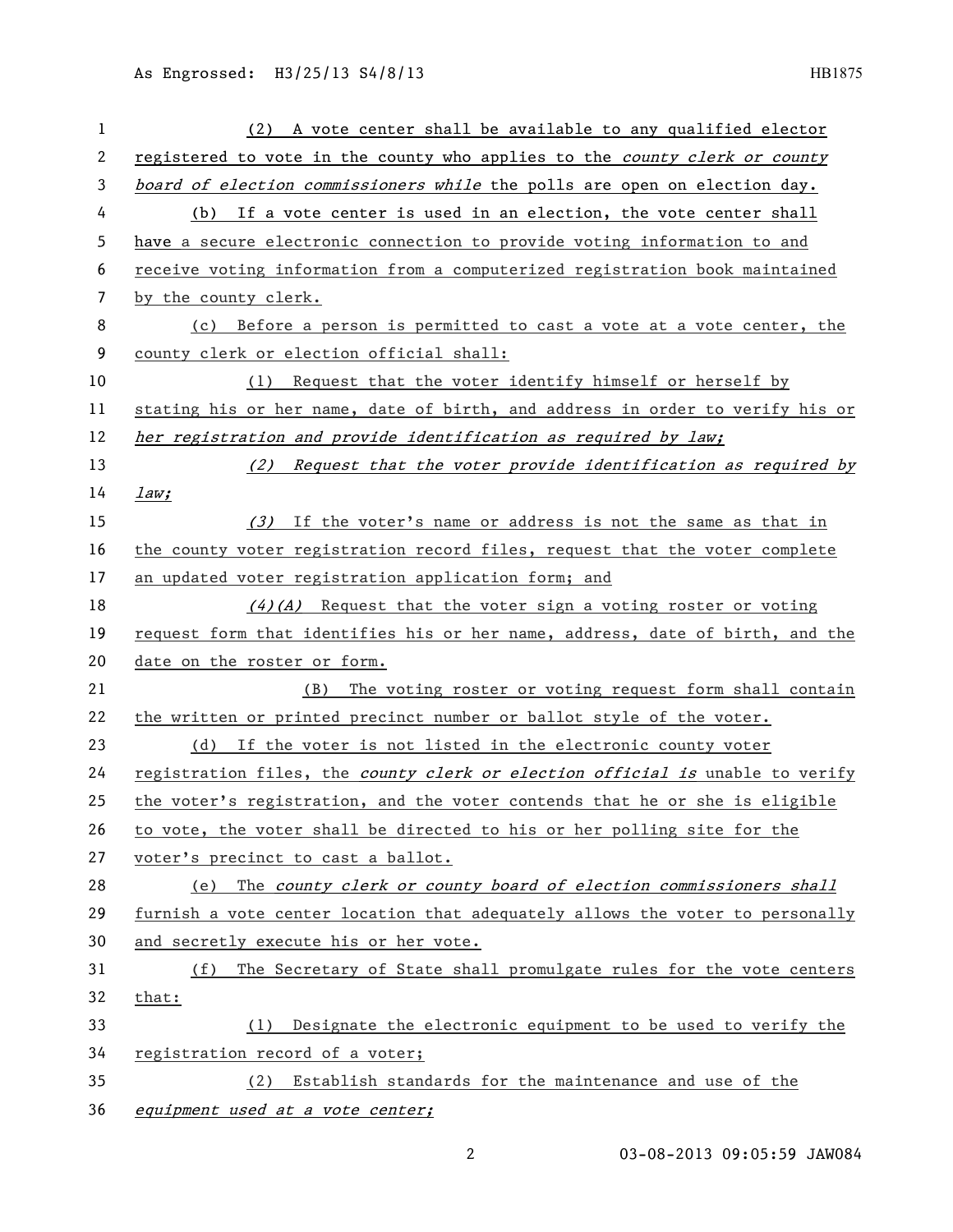| $\mathbf{1}$ | Establish standards for the testing and backup of the<br>(3)                  |
|--------------|-------------------------------------------------------------------------------|
| 2            | equipment used at a vote center;                                              |
| 3            | (4) Establish standards for a secure electronic connection                    |
| 4            | between a vote center and a county's computerized registration book; and      |
| 5            | (5) Establish procedures for the conduct of the vote center in                |
| 6            | the event that the electronic system fails.                                   |
| 7            |                                                                               |
| 8            | SECTION 3. Arkansas Code § 7-5-101 is amended to read as follows:             |
| 9            | 7-5-101. Precinct boundaries, and polling sites, and vote centers -           |
| 10           | Establishment and alteration.                                                 |
| 11           | The county board of election commissioners shall:<br>(a)(1)                   |
| 12           | (A) Establish election precincts; and                                         |
| 13           | $(B)(i)$ Designate a polling site for each precinct.                          |
| 14           | (ii) A polling site may serve two (2) or more                                 |
| 15           | precincts, including parts of precincts.                                      |
| 16           | Except as provided in $\S$ 6-14-106, the designation of polling<br>(2)        |
| 17           | sites shall be by a unanimous vote of the members of the county board         |
| 18           | present.                                                                      |
| 19           | $(b)(1)$ The county board by order may alter the boundaries of existing       |
| 20           | election precincts and establish new ones.                                    |
| 21           | A precinct shall not be altered and a new precinct shall not<br>(2)           |
| 22           | be created less than thirty (30) days before an election, except in the event |
| 23           | of an emergency as determined by the county board.                            |
| 24           | $(3)(A)$ An order to alter the boundaries of any precinct or                  |
| 25           | establish any new one shall not be effective until it has been filed with the |
| 26           | county clerk.                                                                 |
| 27           | The order shall contain a:<br>(B)                                             |
| 28           | Written description; and<br>(i)                                               |
| 29           | Map of the boundaries of the precincts altered<br>(ii)                        |
| 30           | or established.                                                               |
| 31           | $(c)(1)$ Within thirty (30) days after the boundaries of an election          |
| 32           | precinct are altered or a new election precinct is established, the county    |
| 33           | clerk shall submit five (5) copies of the changes in the form of a map and    |
| 34           | written descriptions to the Secretary of State.                               |
| 35           | Upon receipt of the changes, the Secretary of State<br>(2)                    |
| 36           | immediately shall forward a copy to the:                                      |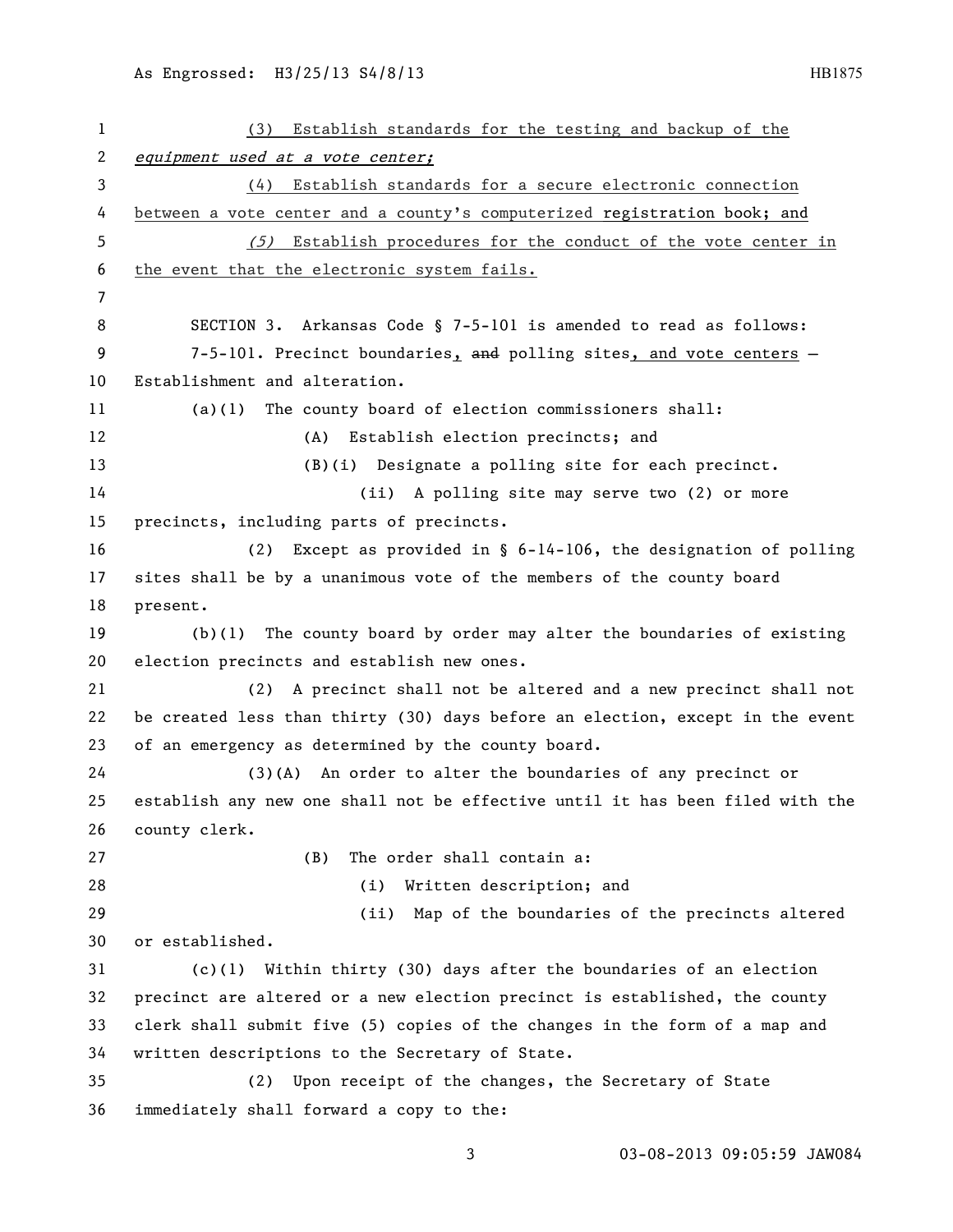| 1  | Office of the Attorney General;<br>(A)                                          |
|----|---------------------------------------------------------------------------------|
| 2  | (B)<br>Census State Data Center; and                                            |
| 3  | (C)<br>Cartography Section of the Arkansas State Highway and                    |
| 4  | Transportation Department.                                                      |
| 5  | Except for school elections under $\S$ 6-14-106, the polling sites<br>$(d)$ (1) |
| 6  | for each election shall be the same as those established for the immediately    |
| 7  | preceding general election unless changed by order of the county board.         |
| 8  | The county board shall not change a polling site for any<br>(2)                 |
| 9  | precinct less than thirty (30) days before an election, except in the event     |
| 10 | of an emergency.                                                                |
| 11 | Notice of any changes made in polling sites shall be<br>(3)                     |
| 12 | provided by posting information at the polling sites used in the last           |
| 13 | election and, except for school elections and special elections, the notice     |
| 14 | shall be mailed by the county clerk to each affected registered voter at        |
| 15 | least fifteen (15) days before the election.                                    |
| 16 | $(e)(1)(A)$ Before establishing one (1) or more vote centers in the             |
| 17 | county under § 7-1-111, the county clerk shall certify to the Secretary of      |
| 18 | State and the county quorum court that the county has a secure electronic       |
| 19 | connection sufficient to prevent:                                               |
| 20 | (i) An elector from voting more than once; and                                  |
| 21 | (ii) Unauthorized access to a computerized                                      |
| 22 | registration book maintained by the county clerk.                               |
| 23 | (B) If the county clerk has certified to the county                             |
| 24 | quorum court a determination of sufficiency under subdivision $(e)(1)(A)$ of    |
| 25 | this section, the county may adopt an ordinance to establish vote centers for   |
| 26 | elections.                                                                      |
| 27 | The ordinance:<br>(C)                                                           |
| 28 | (i)<br>Shall be filed with the county clerk, the county                         |
| 29 | board of election commissioners, and the Secretary of State; and                |
| 30 | Is effective when it is filed with the county<br>(ii)                           |
| 31 | clerk, the county board of election commissioners, and the Secretary of         |
| 32 | State.                                                                          |
| 33 | $(2)(A)$ Except for school elections under § 6-14-106, a vote                   |
| 34 | center location for each election shall be the same as that established for     |
| 35 | the immediately preceding general election unless changed by order of the       |
| 36 | county clerk or county board of election commissioners.                         |

4 03-08-2013 09:05:59 JAW084